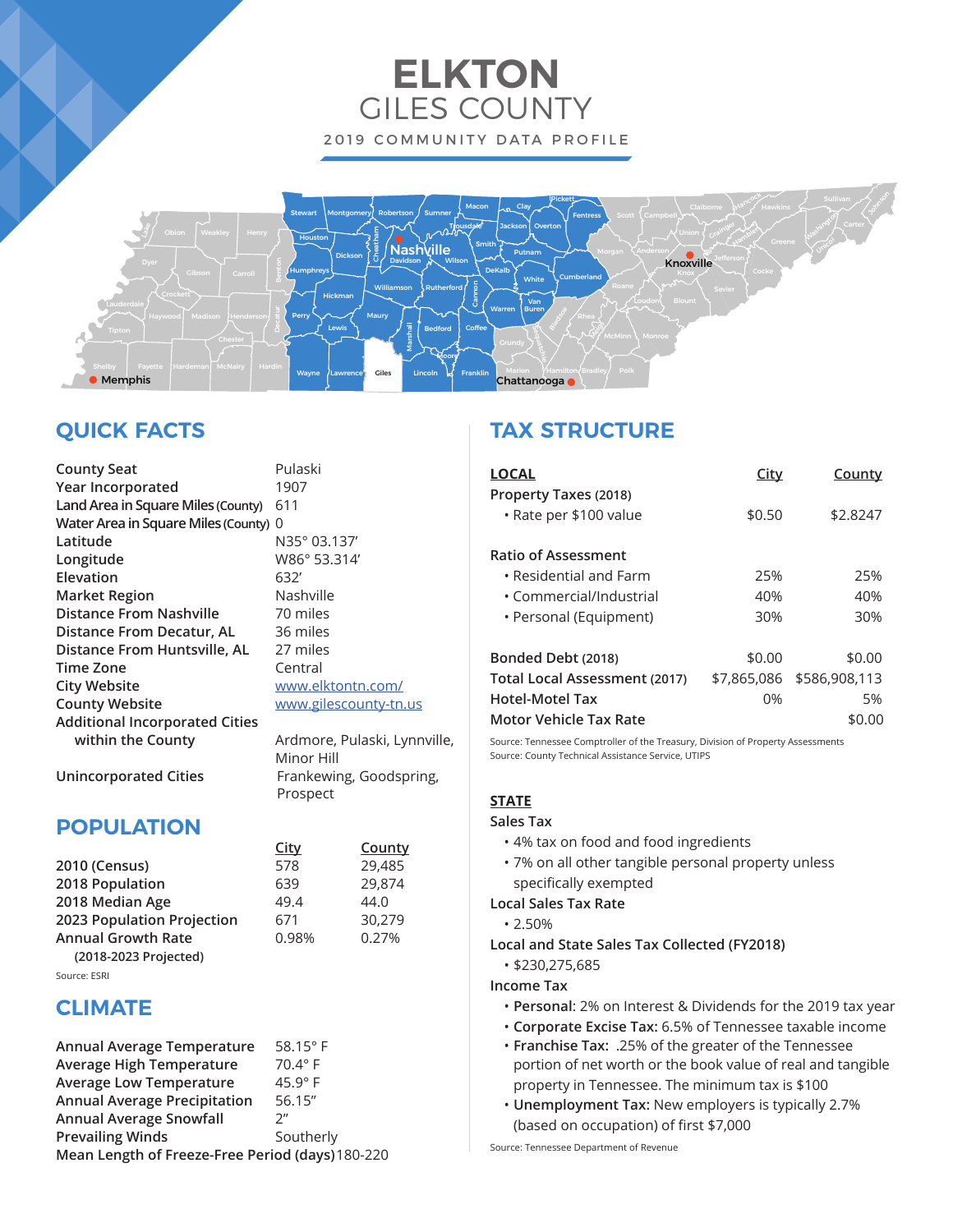### **EDUCATION**

| <b>District Name</b><br>Type of Public School System<br>District Grades Served |     |                                             |     | Giles County<br>County<br>Pre-K-12               |
|--------------------------------------------------------------------------------|-----|---------------------------------------------|-----|--------------------------------------------------|
| Number of Schools                                                              |     |                                             |     | 8                                                |
|                                                                                |     | <b>Number of Classroom Teachers</b>         |     | 259                                              |
| Number of Administrators                                                       |     |                                             |     | 21                                               |
| <b>Additional Teachers and Staff</b>                                           |     |                                             |     | 50                                               |
| <b>Total Number of Students</b>                                                |     |                                             |     | 3,949                                            |
| <b>GRADES</b>                                                                  |     |                                             |     |                                                  |
| Pre-K-2 400                                                                    |     | 6-12                                        | 629 |                                                  |
| Pre-K-5 497                                                                    |     | 6-8 378                                     |     |                                                  |
| Pre-K-8 659                                                                    |     | 9-12 759                                    |     |                                                  |
| $3 - 5$                                                                        | 425 |                                             |     |                                                  |
|                                                                                |     | Number of High School Graduates (2017-18)   |     | 260                                              |
| <b>Graduation Rate</b>                                                         |     |                                             |     | 92.5%                                            |
| (Adults Age 25+)                                                               |     | <b>Educational Attainment with a Degree</b> |     | 21.3%                                            |
| Source: Tennessee Department of Education                                      |     |                                             |     |                                                  |
|                                                                                |     |                                             |     | REAIALIAI IIIAIIER ERIIAATIALIAI ILIATITIITIALIA |

#### **REGIONAL HIGHER EDUCATIONAL INSTITUTIONS Graduates 2016-2017**

| • Martin Methodist College                    | Pulaski | 246   |
|-----------------------------------------------|---------|-------|
| • TN College of Applied Technology            | Pulaski | 1.579 |
| • Columbia State Community College Columbia   |         | 845   |
| Source: Tennessee Higher Education Commission |         |       |

### **FastTrack Job Training**

**Assistance Program Available** Yes

Source: Tennessee Department of Economic and Community Development

### **GOVERNMENT**

| <b>GOVERNING BODY</b> |                                           |  |  |  |
|-----------------------|-------------------------------------------|--|--|--|
| City                  | Mayor and Aldermen                        |  |  |  |
|                       | Meets 2nd Thursday at 6:00 p.m.           |  |  |  |
|                       | City Hall                                 |  |  |  |
| County                | County Executive and County Commissioners |  |  |  |
|                       | Meets 3rd Monday at 9:00 a.m.             |  |  |  |
|                       | Giles County Courthouse                   |  |  |  |

#### **Fire Department**

| • Full-time fire fighters in city               |             | 0             |
|-------------------------------------------------|-------------|---------------|
| · City volunteers                               |             |               |
| • Full-time fire fighters in county             |             | 0             |
| • County volunteers                             |             | 60            |
| • Fire stations in city                         |             |               |
| • City fire trucks                              |             | 3             |
| • Fire stations in county                       |             | 7             |
| • County fire trucks                            |             | 28            |
| <b>Law Enforcement</b>                          |             |               |
| · Full-time police officers in city             |             | 2             |
| . Full-time police officers in county & sheriff |             | 40            |
| • City patrol cars                              |             | 3             |
| • County patrol cars                            |             | 40            |
|                                                 | <b>City</b> | <u>County</u> |
| <b>Insurance Rating</b>                         | 5           | 9             |
| <b>Zoning Regulations</b>                       | No          | Yes           |
| <b>Planning Commission</b>                      | Yes         | Yes           |
| Industrial Development Corp.                    | Yes         | Yes           |

### **TRANSPORTATION**

#### **AIR SERVICE**

| <b>Nearest General Aviation</b>                                             | Pulaski Abernathy Field          |
|-----------------------------------------------------------------------------|----------------------------------|
| Location Identifier                                                         | G7S                              |
| <b>Distance from Elkton</b>                                                 | 13 miles                         |
| Runway Length                                                               | 5,310 feet                       |
| Surface                                                                     | Asphalt                          |
| Lighting                                                                    | MIRL/PAPI                        |
| Fuel                                                                        | 100LL/let A                      |
| Repairs                                                                     | Minor                            |
| <b>Storage</b>                                                              | Hangar, Tie Down                 |
| Transportation                                                              | Taxi and Rental Car              |
| <b>Nearest Commercial Service</b>                                           | Huntsville International Airport |
| Location Identifier                                                         | HSV                              |
| <b>Distance from Elkton</b>                                                 | 41 miles                         |
| <b>Nearest Commercial Service</b>                                           | Nashville International Airport  |
| Location Identifier                                                         | BNA                              |
| <b>Distance from Elkton</b>                                                 | 77 miles                         |
| Nashville International Airport (BNA) serves approximately 16 million total |                                  |

passengers annually. BNA is currently served by 15 airlines, including international carriers Air Canada, WestJet and British Airways. BNA offers 460 daily flights and provides nonstop air service to more than 65 destinations.

### **HIGHWAYS**

| U.S. Highways      | 31, 31A and 64                   |
|--------------------|----------------------------------|
| State Highways     | 1, 7, 10                         |
| Nearest Interstate | Interstate 65 within City limits |

#### **COMMON CARRIERS**

| None |
|------|
| 20   |
|      |
|      |
| Yes  |
| No   |
| Yes  |
|      |

**RAILROADS SERVED BY**

### CSX Transportation

Channel Depth

#### **NAVIGABLE WATERWAYS**

River Tennessee<br>
Channel Depth (11 feet

Nearest Port Facility Decatur, Alabama<br>
Miles from Port 25 Miles from Port

# **COMMUNICATIONS**<br> **Newspapers**

| Newspapers                    | Your Community Shopper (Weekly)<br>Pulaski Citizen (Weekly)<br>The Tennessean (Daily)<br>Huntsville Time (Daily) |
|-------------------------------|------------------------------------------------------------------------------------------------------------------|
| <b>Telephone Companies</b>    | Ardmore Telephone Company                                                                                        |
| <b>Radio Stations</b>         | Local- WSLV, WLX, WKSR                                                                                           |
| <b>Television Networks</b>    | 4/Nashville & 4/Huntsville                                                                                       |
| Cable Service Available       | Yes                                                                                                              |
| Channels                      | 90                                                                                                               |
| Provider                      | Mediacom; AT&T Comcast; Charter                                                                                  |
|                               | Communications                                                                                                   |
| Internet Service Available    | Yes                                                                                                              |
| Provider                      | Mediacom; AT&T Comcast; Charter                                                                                  |
|                               | Communications                                                                                                   |
| <b>Fiber Optics Available</b> | Yes                                                                                                              |
| Provider                      | Pulaski Electric System Energize and                                                                             |
|                               | <b>Charter Communications</b>                                                                                    |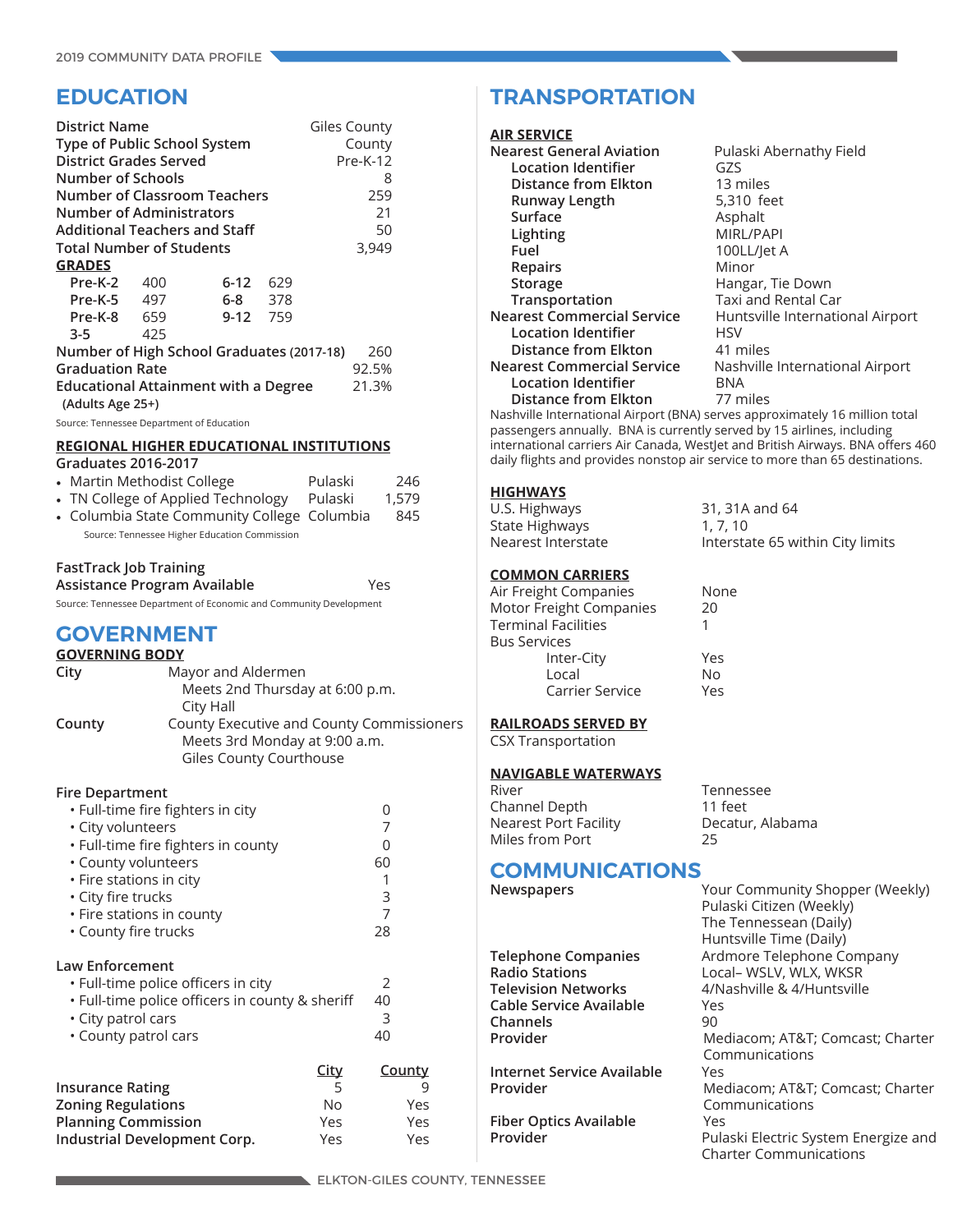| <b>Health Care</b>                            |                | Recreation                  |     |
|-----------------------------------------------|----------------|-----------------------------|-----|
| Doctors                                       | 2              | Libraries                   | 1   |
| Dentists                                      | 0              | Parks                       | 1   |
| Hospitals                                     | 1              | Golf Courses (Pulaski)      | 1   |
| Beds (Pulaski)                                | 95             | (Public & Private)          |     |
| Clinics (Pulaski)                             | 15             | Swimming Pools (Pulaski) 1  |     |
| <b>Nursing Homes</b>                          | $\mathfrak{D}$ | (Public & Private)          |     |
| Beds (Pulaski)                                | 185            |                             |     |
| <b>Retirement Homes</b>                       | 1              | Country Clubs (Pulaski)     | 1   |
| Beds (Pulaski)                                | 45             | Theaters (Pulaski)          | 1   |
| <b>Assisted Living Homes</b><br>$\mathcal{P}$ |                | <b>Bowling Alleys</b>       | 0   |
| Beds (Pulaski)                                | 89             |                             |     |
|                                               |                | <b>Hotels &amp; Motels</b>  | 1   |
| <b>Religious Organizations</b>                |                | Rooms                       | 40  |
| Protestant                                    | 6              | <b>Bed &amp; Breakfasts</b> | 0   |
| Catholic                                      | 0              |                             |     |
| Jehovah's Witness                             | 0              |                             |     |
| Seventh Day Adventist                         | 0              | <b>Largest Meeting Room</b> |     |
| Latter Day Saints                             | 0              | Capacity                    | 400 |
| Other                                         | 0              |                             |     |
|                                               |                | Restaurants                 | 1   |
| Day Care Centers                              | 0              |                             |     |
| Day Care Homes                                | 1              |                             |     |

### **FINANCIAL INSTITUTIONS**

| (Deposits for June 30, 2018)               |      |  |
|--------------------------------------------|------|--|
| Countywide Combined Deposits \$749,920,000 |      |  |
| Total # of Branches                        | - 13 |  |
| Total # of Institutions 7                  |      |  |
| Credit Unions                              |      |  |
| Savings Institutions 0                     |      |  |
| Commercial Banks 6                         |      |  |

\*Credit Unions NOT calculated in Combined Deposits

Source: Federal Deposit Insurance Corporation and National Credit Union Administration

### **INDUSTRIAL SUPPORT SERVICES**

| Service                 | Location       | Distance (Miles) |
|-------------------------|----------------|------------------|
| Tool & Die              | Local          |                  |
| <b>Heat Treating</b>    | Huntsville, AL | 30               |
| Foundry                 | Local          |                  |
| Heavy Hardware          | Huntsville, AL | 30               |
| <b>Sheet Metal</b>      | Local          |                  |
| Lubricants              | Local          |                  |
| <b>Welding Supplies</b> | Local          |                  |
| Abrasives               | Huntsville, AL | 30               |

### **COMMUNITY FACILITIES** *(citywide)* **SELECTED ECONOMIC INDICATORS**

#### **2017 ANNUAL AVERAGES**

| Labor Force          | County | Labor Market Area* |
|----------------------|--------|--------------------|
| Civilian Labor Force | 15,600 | 115,960            |
| Employment           | 15,070 | 111,890            |
| Unemployment         | 530    | 4,060              |
| Unemployment Rate    | 3.4%   | 3.7%               |

\* Labor Market Area is defined as **Giles**, Lawrence, Lewis, Lincoln, Marshall and Maury Counties in Tennessee.

#### **2018 EMPLOYED POPULATION (AGE 16+) BY INDUSTRY**

| Agriculture/Mining            | 2.6%  |
|-------------------------------|-------|
| Construction                  | 7.7%  |
| Manufacturing                 | 25.9% |
| Wholesale Trade               | 2.0%  |
| Retail Trade                  | 13.5% |
| Transportation/Utilities      | 5.1%  |
| Information                   | 1.1%  |
| Finance/Insurance/Real Estate | 3.6%  |
| Services                      | 34.9% |
| Public Administration         | 3.6%  |
| Source: ESRI                  |       |

### **MANUFACTURING IN AREA (Annual Averages 2017)**

Number of Units 50 Ann. Avg. Employment 4,043 Ann. Avg. Weekly Wage \$934

Source: Tennessee Department of Labor and Workforce Development

### **PER CAPITA PERSONAL INCOME**

| Year         | 2018     |
|--------------|----------|
| Amount       | \$22,824 |
| Source: ESRI |          |

#### **MEDIAN HOUSEHOLD INCOME**

| Year         | 2018     |
|--------------|----------|
| Amount       | \$41,132 |
| Source: ESRI |          |

### **AVERAGE HOME SALES**

| Year                                         | 2017      |  |  |
|----------------------------------------------|-----------|--|--|
| Number of Homes Sold                         | 282       |  |  |
| Average Cost                                 | \$121,193 |  |  |
| Source: Tennessee Housing Development Agency |           |  |  |

#### **RETAIL SALES**

| Year                                    | 2017          |
|-----------------------------------------|---------------|
| Amount                                  | \$400,345,245 |
| Source: Tennessee Department of Revenue |               |

### **NATURAL RESOURCES**

**Minerals:** Crushed stone **Timber:** Pulpwood and hardwood

### **AGRICULTURAL**

**Crops:** Corn, wheat, soybeans, cotton, hay **Livestock:** Cattle, poultry, equine